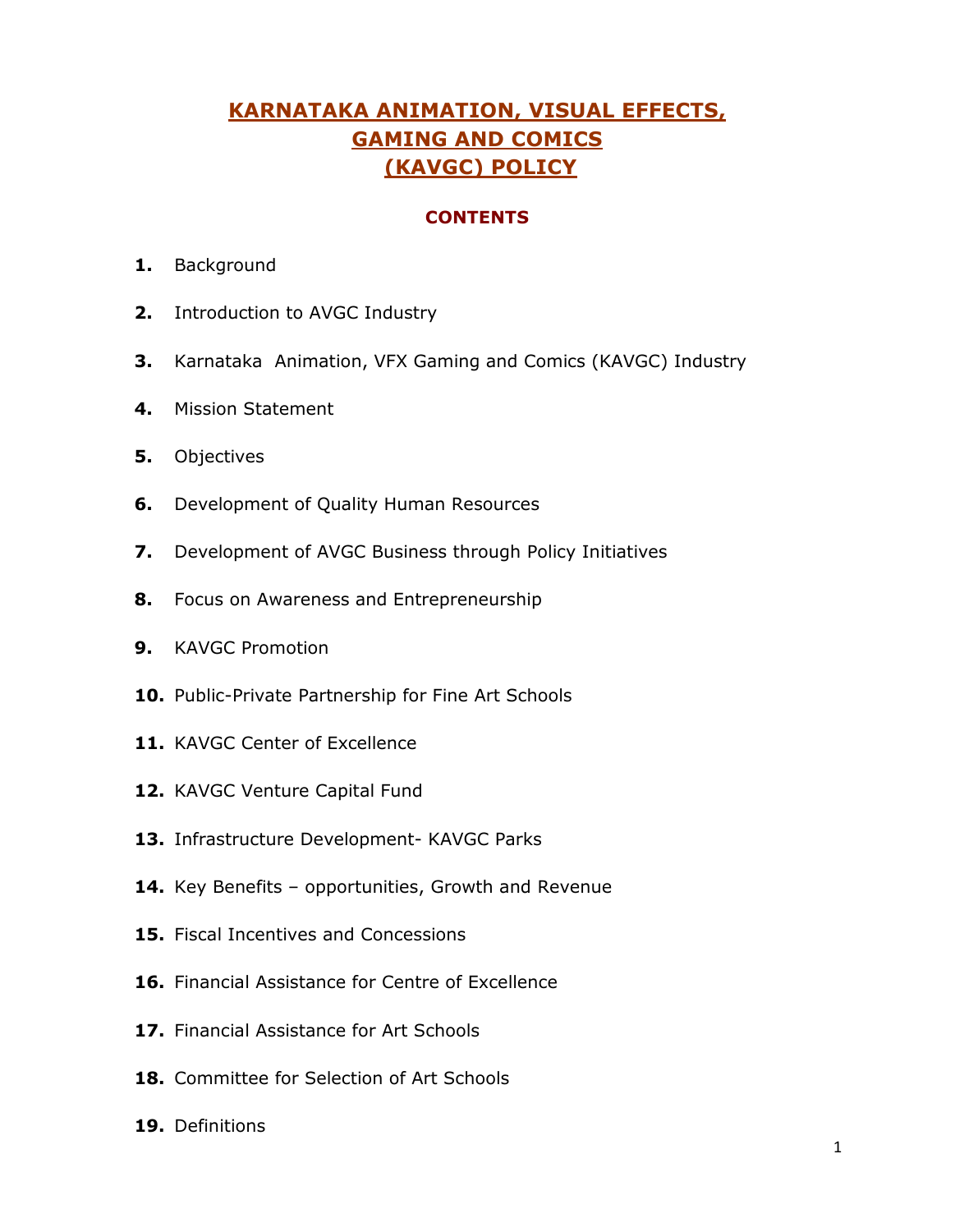### **1. Background**

Karnataka has a unique distinction among the states of our country. It has a language which has over 2000 years of literature; a culture that is just as old; enterprising and peace loving people. Bangalore, hub of cutting-edge technology, has placed our country as a focal point in the global economy and is also a melting pot of cultures and languages from across the globe.

The greatest advantage the people of Karnataka enjoy is a proactive Government that has moved step by step with the enterprising people of the state. The Government has been supporting a variety of economic and industrial activities, by initiating specially designed policies to promote growth. The IT/ITES Policy is one such success story by the Government which has resulted in exponential growth of the IT industry.

One of the greatest challenges facing our country and our State is the challenge of building capabilities of its population. Educated, skilled, healthy and empowered people are an asset to the State. Therefore, the challenge is to ensure that every citizen of our state is an asset and is enabled to participate productively in the growth process of our economy.

#### **2. Introduction to AVGC Industry**

Still in its developmental phase, the Karnataka Animation, Visual Effects, Gaming and Comics (KAVGC) sector is striving to attain recognition with collective efforts from within the Industry to take it to higher levels of creativity, productivity and efficiency.

The AVGC sector is represented by companies, joint ventures, focus groups, consultants and creative professionals. They are engaged in the business of conception, production, post-production, media and intellectual property rights management, publishing and marketing of animation, visual effects, special effects, editing, digital gaming including mobile-console-desktop games (excluding gambling) and comics content. They also actively promote the products and related services like development of software used in pre-production, production and postproduction pipelines, education and advanced research, development of AVGC subjects, related technology and its business management.

The quality of animation has improved with the incorporation of 3D effects to enhance visual appeal. Another key trend witnessed in the global animation industry is the outsourcing of animation content to Asia.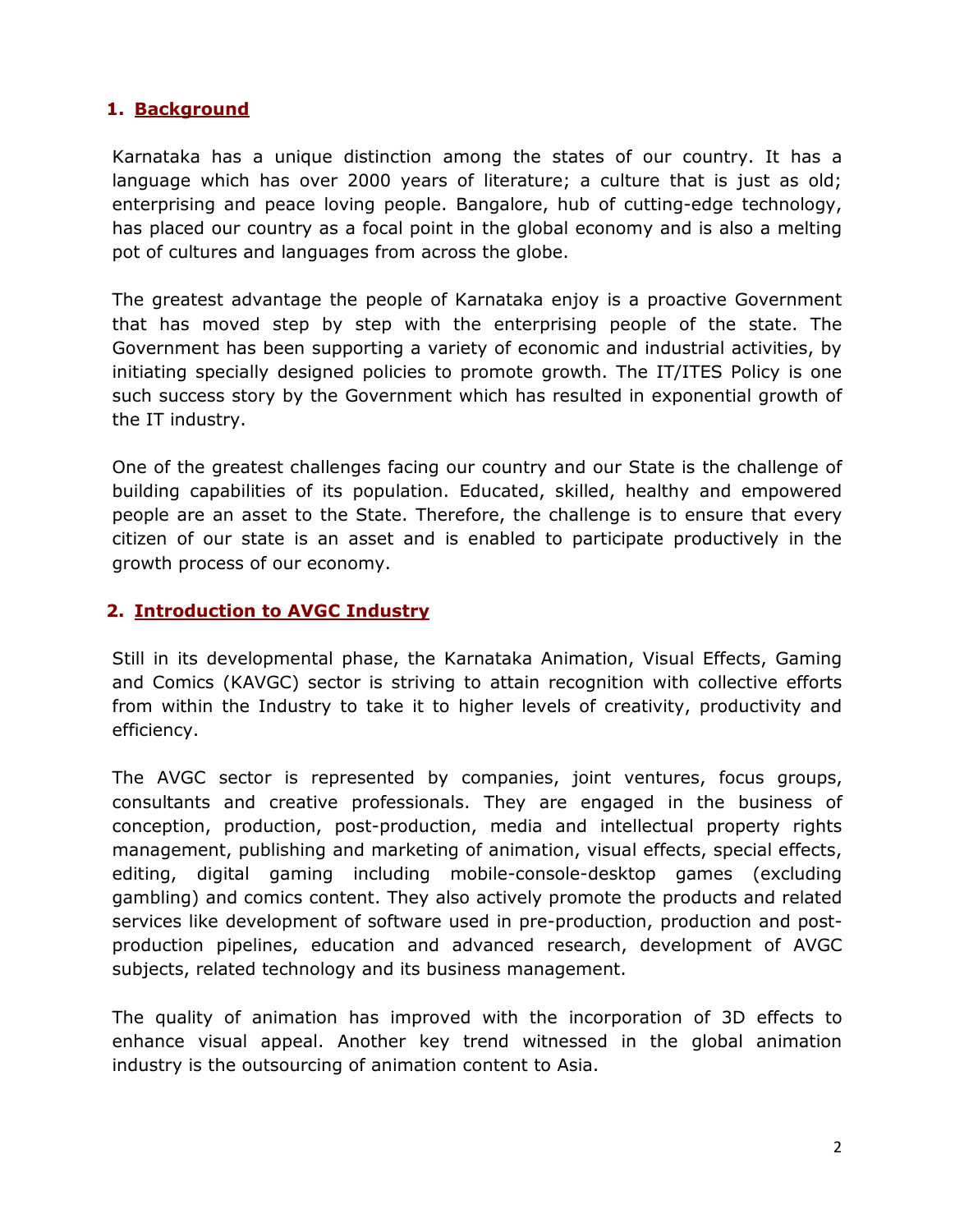The global animation market was estimated at USD 68 billion in 2008 and is expected to grow at a CAGR of 10 per cent to reach USD 100 billion by 2012. The Indian Animation Industry has registered a turnover of USD 494 millions in 2008 and is expected to grow at a CAGR of 22 per cent to reach USD 1 billion by 2012.

The global gaming market was estimated at USD 36 billion in 2008 and is expected to grow at a CAGR of 10.5 per cent to reach USD 53.6 billion by 2012.

The mobile and online gaming segments are relatively new segments in the global gaming arena, but have grown rapidly to account for 29 per cent (mobile) and 24 per cent (online) of the global gaming revenues. Whereas, in India, the Gaming Segment has registered a turnover of USD 167 millions and is expected to grow at a CAGR of 49 per cent to reach USD 830 millions by 2012. (*Courtesy NASSCOM REPORT 2008-09)*

# **3. Karnataka Animation VFX ,Gaming and Comics (KAVGC) Industry**

Karnataka currently has more than 20 training institutes imparting AVGC related training through more than 60 campuses across the state. Currently, more than 10,000 students are undergoing training (ABAI STUDY - 2010). This figure is likely to increase to 25000 by the year 2012. More than 2000 professionals are employed in the education and animation production units in the state apart from web and content development.

Karnataka AVGC Industry has yet another advantage of having some of the major suppliers to the Industry such as HP, AMD, NVIDIA, etc. located within Karnataka and more specifically Bangalore.

ABAI (The Association of Bangalore Animation Industries) has been active in Bangalore since 2005 and represents the AVGC community in taking the cause of AVGC related activities forward by holding regular state level events and expos through private partnerships.

Karnataka has a rich and diverse heritage of art and culture, and there is a great potential for the talent in the state to adapt to AVGC sector. So far, science and technical streams were preferred avenues of the society for employment but the AVGC sector will create better employment opportunities to arts stream. Entry of artists into the AVGC Industry is regardless of cultural and language backgrounds.

There is a requirement of nearly 70% of creative and artistic employees in this industry; it will lead to the economic upliftment of large strata of economically backward sections of the society especially in the rural areas.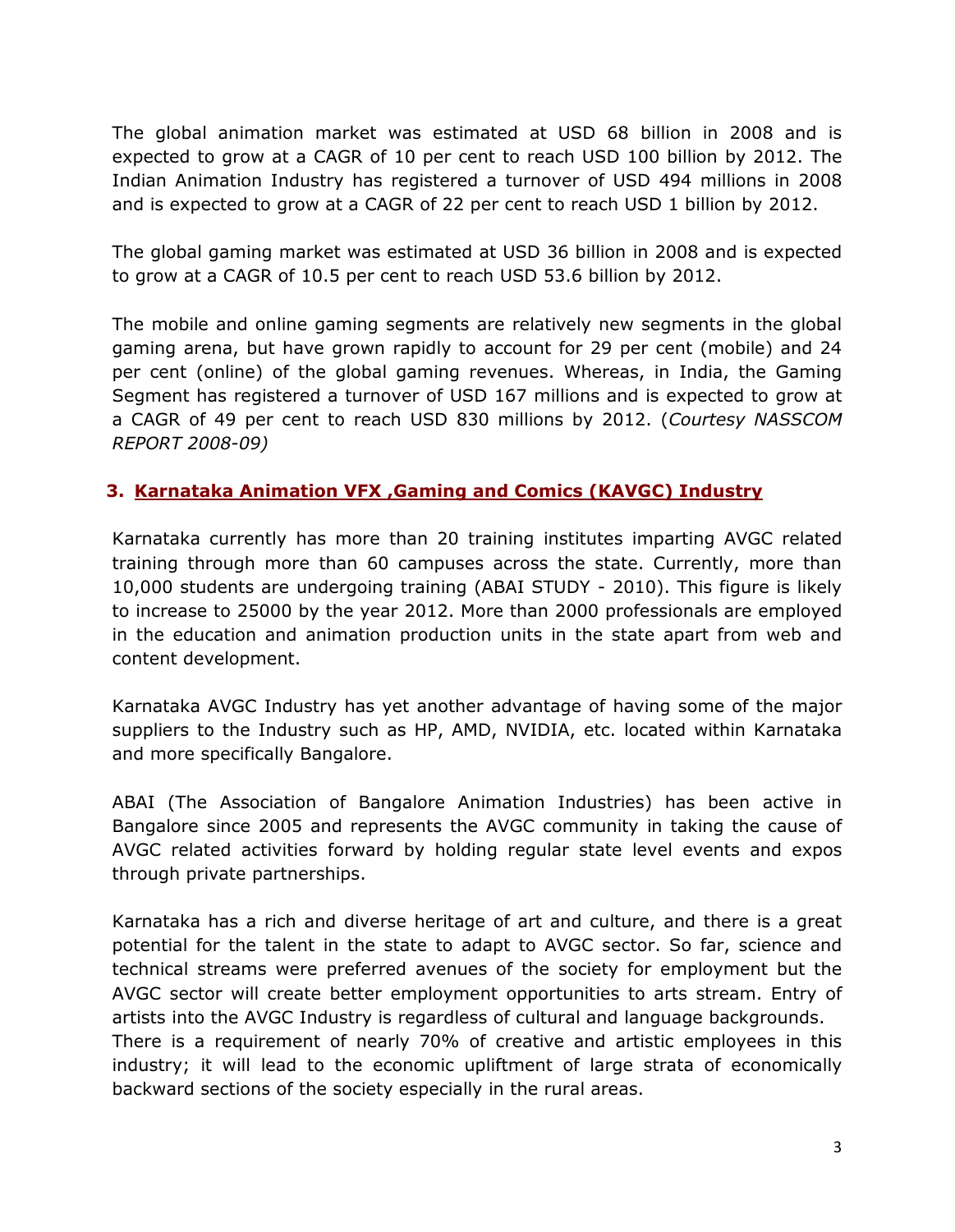# **4. Mission Statement**

- The AVGC policy of Karnataka will lay the foundation to recognize the AVGC sector as an upcoming and high growth potential industry in the state.
- To increase the efforts of enhancing investment and growth in the sector and promote job opportunities for the rural artist population of Karnataka apart from generating career opportunities for the urban youth.

# **5. Objectives**

- Make Karnataka the most favored destination for investment in Animation, Visual Effects Gaming and Comics.
- Encourage and support appropriate manpower development, infrastructure development and business development.
- Spread awareness and provide multifaceted employment for people in the AVGC sector.
- Bridge the demand and supply gap of human resources in AVGC sector.
- Attract top global companies in the field of AVGC to Karnataka.
- Capture a larger share of outsourced international AVGC work for Karnataka.
- Facilitate a legal framework for 'IP' creation and its protection.
- Promote growth of indigenous 'digital content' education and entertainment for the masses.
- Set up a "CENTER OF EXCELLENCE" with state-of-the-art facilities to act as a catalyst for the AVGC industry.
- Set up multiple AVGC parks on the SEZ model.

# **6. Development of Quality Human Resources**

- Setting up of an AVGC expert panel (AVGC-EP) comprising of experienced AVGC industry professionals from India and abroad.
- AVGC-EP to study, research and report on the current trends and future requirements of the industry with respect to standardization of training, internships and mentoring programs to be initiated.
- AVGC-EP will prepare a recommendation for introduction and development of standardized AVGC curriculum in pre-university and technical courses.
- Focus on grant of recognition and development of AVGC curriculum at university level to offer specialized diploma, graduation and post-graduation courses through existing institutions.
- GOK to promote AVGC career opportunities through Seminars, Workshops , competitions and other such promotional activities to bring more talented people into the stream irrespective of science or arts background.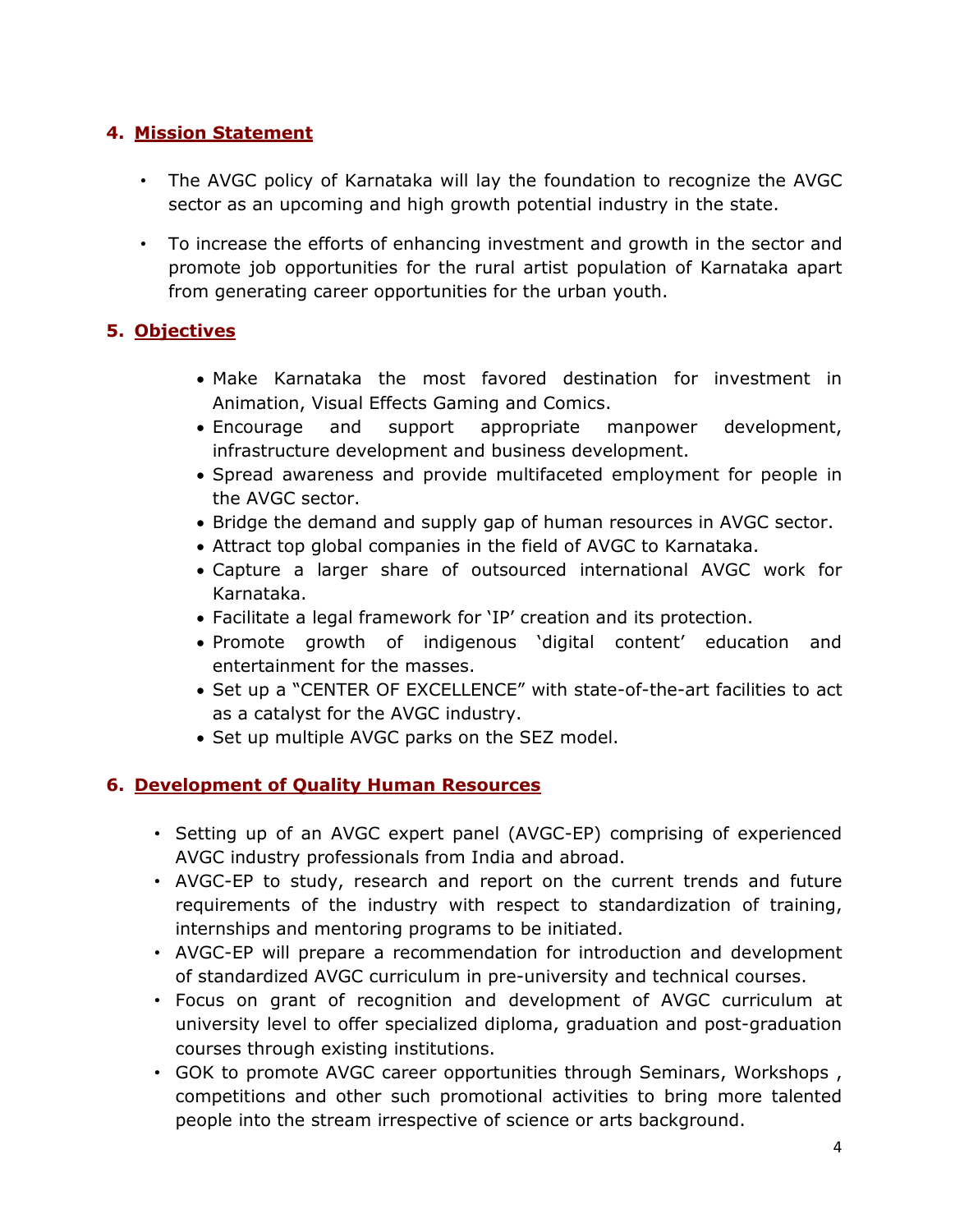- To provide industry-ready professionals of high caliber, a standardized evaluation mechanism would be devised by an Expert Group. Competent Authorities for standardization and certification shall be considered for evaluation and placements.
- Recommendation to Banker's Committee to provide financial assistance and Educational loan facilities to students pursuing Animation and related courses.

# **7. Development of AVGC Business through policy initiatives**

- 1. Promote 'Karnataka' as a lucrative outsourcing destination.
- 2. Venture Capital funding for new entrants in AVGC.
- 3. Participation in international AVGC events/exhibitions/seminars by setting up 'Karnataka Pavilion' and making presentations on capabilities of Karnataka in the AVGC Sector.
- 4. Visits and participation of SME sector of Karnataka AVGC Companies / Training Institutes in National and International events to generate business to be given financial support to meet the costs where ever Government of Karnataka participates.
- 5. Measures to encourage JVs between Indian and Foreign entities by providing necessary assistance.
- 6. To make Karnataka a global brand in the space of digital content creation and entertainment hub.

#### **8. Focus on Awareness and Entrepreneurship**

- 1. Increase awareness on AVGC and opportunities in the sector in various Cities and Districts by holding workshops and training sessions for skilled artisans, students and graduates at different levels.
- 2. Increase employment opportunities and provide economic upliftment to economically disadvantaged sections of the society.
- 3. Outreach programs to schools and colleges in private partnerships for generating awareness based on KAVGC recommendations.
- 4. Promote AVGC sector as a main stream career opportunity.
- 5. Vocational trainings for increased employment opportunities in the Sector.

# **9. KAVGC promotion**

- 1. Annual AVGC fests in Bangalore and other parts of the state to encourage students to take up careers in the AVGC Sector.
- 2. Invite eminent industry professionals from India and abroad to mentor the AVGC industry from time to time.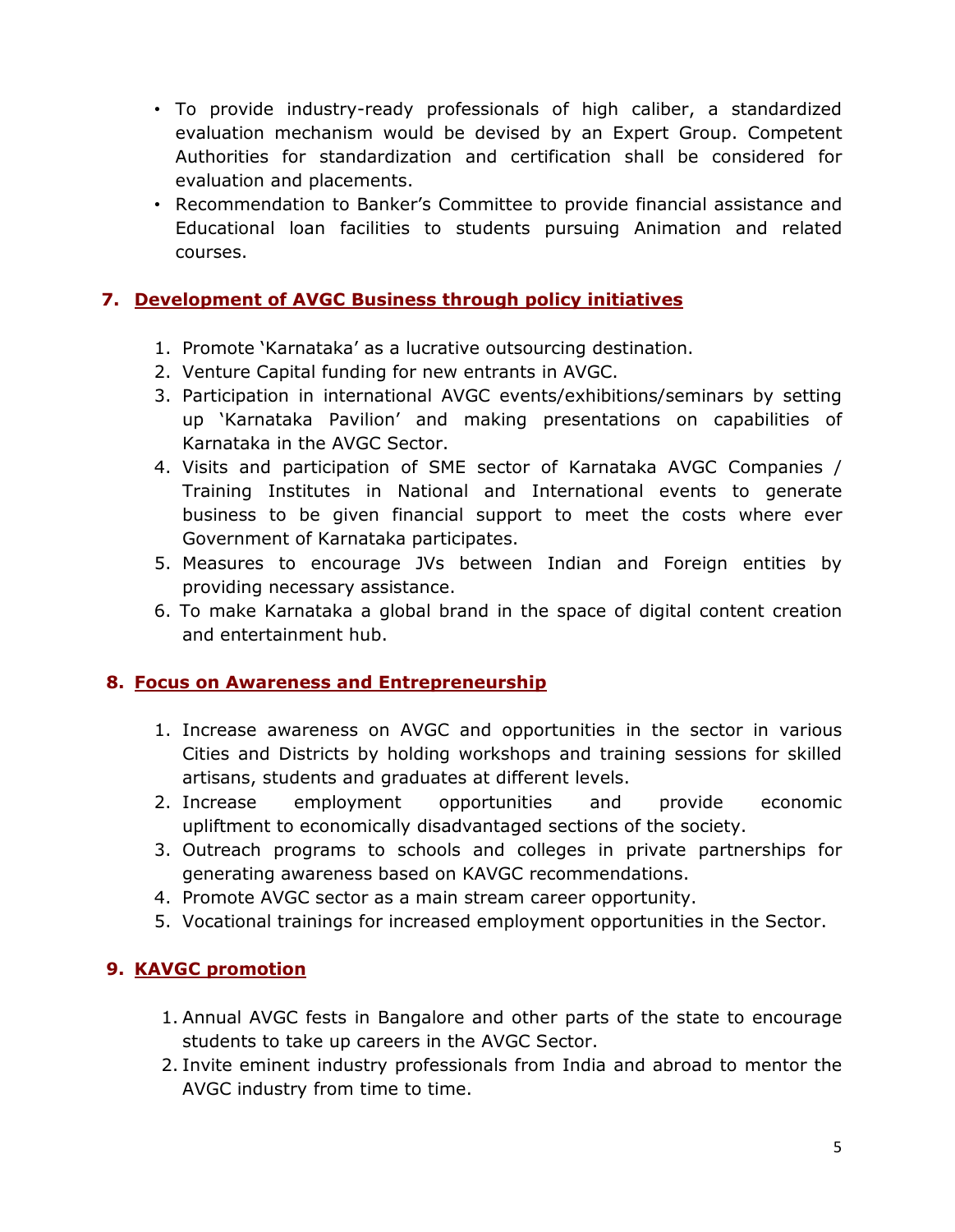- 3. Showcase the traditional and artistic skills for digital content creation from the local talent pool along with the highest level of globally accepted benchmarks.
- 4. Outreach programs to schools and colleges for generating awareness.
- 5. Annual award for meritorious students to encourage the competitive spirit.

### **10. Public-Private Partnership for promotion of Fine Art Schools**

Fine art schools are a high source of talent but there is a huge gap in their awareness on digital art and animation as a serious career opportunity.

- 1. 10 fine art colleges across Karnataka would be identified as Digital Art Centres (DAC) to implement digital art and animation curriculum.
- 2. DACs to provide training to prepare final year students for a career in digital art and animation industry.
- 3. DACs to have 20 seater training capacity with state of the art hardware and software.
- 4. DACs to be run on PPP model with a recognized training partner.
- 5. DACs to run on PPP model with GOK providing 25% and the private funding of 75% of the total cost.

# **11. KAVGC Center of Excellence**

Centre of AVGC Excellence would be set up on Public Private Partnership (PPP) Mode in Bangalore, for which Government will provide financial assistance towards capital expenditure and purchase of equipment. The Centre of Excellence will have a Finishing Academy cum Incubation Centre and a Post Production and Digital Intermediary Facility, to be set up in 2 phases.

# *11.1) Phase I - Finishing Academy–cum-Incubation Centre*

A Finishing Academy cum Incubation Centre would be set up in Bangalore in the first phase of the KAVGC Centre of Excellence. The State Government will also offer financial assistance for the Academy/Centre towards Capital Expenditure such as equipment, infrastructure and software setup estimated to cost about Rs.50 crores.

The Incubation Centre would be set up so that small and medium entrepreneurs/professionals can carry out their projects in a cost effective manner for International and Domestic Clients.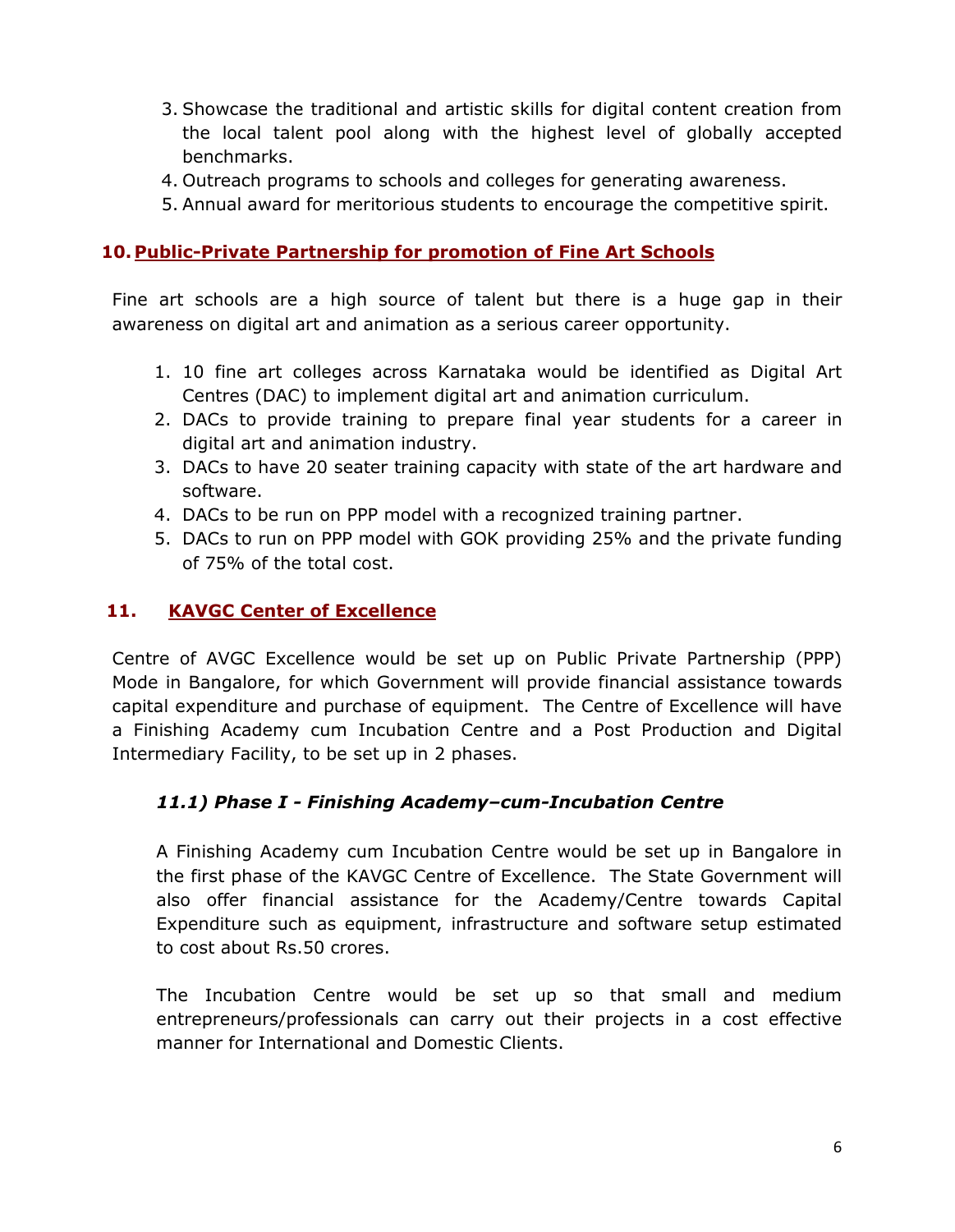# *11.2) Phase II - Post Production and Digital Intermediary (DI) Facility*

In the 2<sup>nd</sup> phase of the Centre of Excellence, Post Production and Digital Intermediary Facility would be set up, estimated to cost Rs. 30 crores. The State Government will offer financial assistance for the above facility towards Capital Expenditure such as equipment, infrastructure and software setup etc.

# *11.3) Estimated Cost*

#### Center of Excellence

| Phase 1: Finishing Academy & Incubation Facility | Rs.50 crore |
|--------------------------------------------------|-------------|
| Phase 2: Post Production & DI Facility           | Rs.30 crore |

*11.4)* The AVGC Center of Excellence would be set up in 10 – 15 acres of land at Bangalore. The Centre of Excellence would be set up on PPP mode, with financial contribution from State Government and Central Government also. The investment in the Centre of excellence would be in the proportion of 20% by State Government, 30% by Central Government and 50% by Industry/private partners.

# **12. KAVGC Venture Capital Fund**

Animation, Visual Effects, Gaming and Comics Industry is a capital intensive industry. Though the Industry is part of the Entertainment Industry the Risk Capital is based on the blend of service segment and Intellectual Property Creation. The need of Venture Capital fund is quite essential for the Entrepreneurs in the Industry to meet the growing demands of the Global as well as the Domestic Markets.

Therefore, a VC Fund for the KAVGC Sector would be set up with an initial fund of Rs.50 Crores ( Rupees Fifty Crores Only) which would be funded jointly by the Government of Karnataka with Private Venture Capitalists with Government contribution of 26%, to meet the needs of the Entrepreneurs in the State of Karnataka. The eligibility to avail financial assistance from the fund would depend on the Technical excellence and Marketability of the Project and a Committee comprising of CEO, KITVEN, President, ABAI, President, Karnataka Film Chamber of Commerce, Secretary, Karnataka Chitrakala Parishad and a representative of the Dept of IT & BT, Govt. of Karnataka would be members.

# **13. Infrastructure Development – KAVGC Parks**

Key initiatives for exports promotion for KAVGC sector is through infrastructural development. The initiatives are: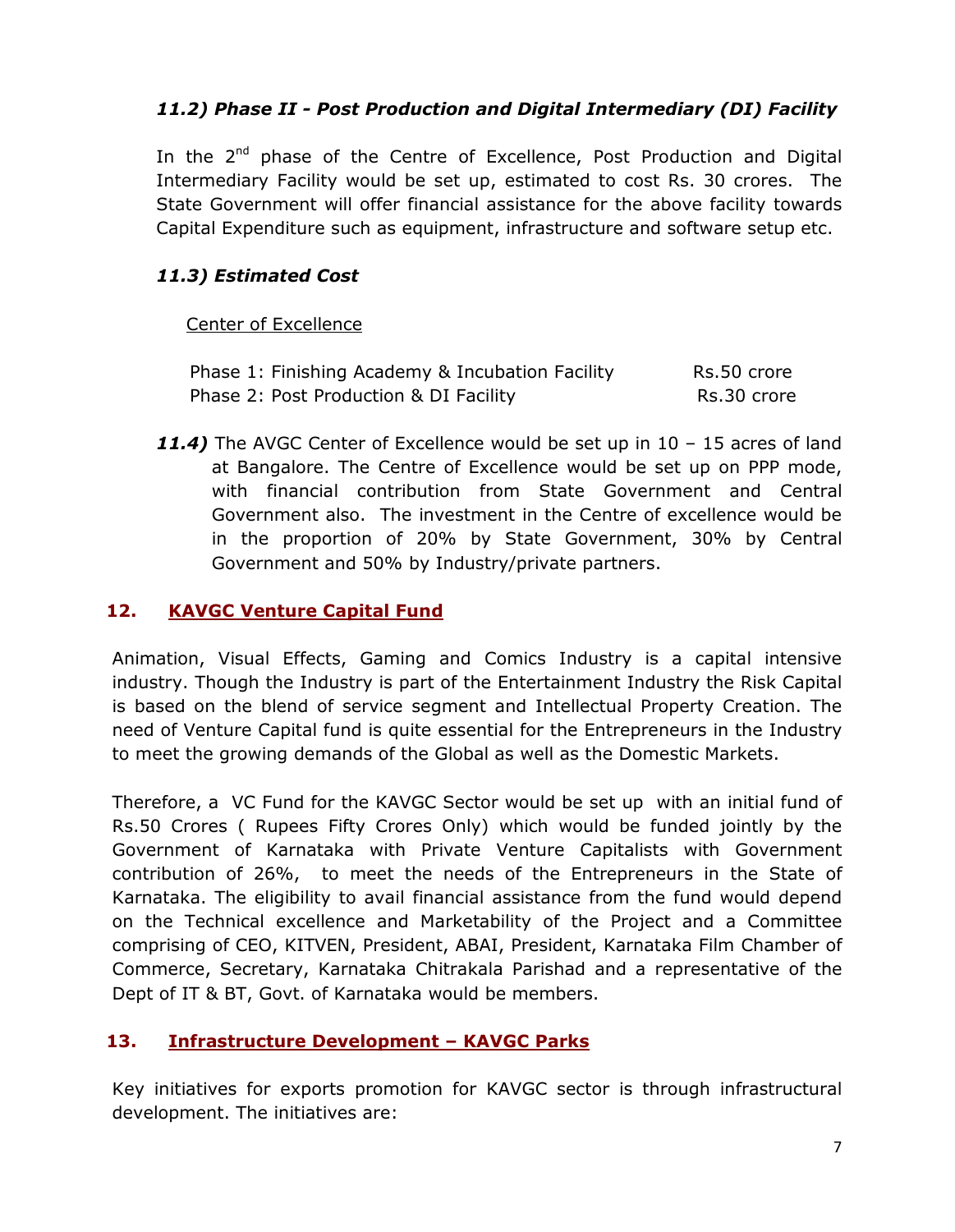- Promotion of AVGC Public and Private Parks on the SEZ identified locations / facilities where infrastructure and land would be made available to entrepreneurs.
- Adequate extent of land to be earmarked for the AVGC sector in the proposed ITIR near Bangalore International Airport.

### **14. Key Benefits – Opportunities, Growth and Revenue**

Policy implementation and facilitation of resources will propel Karnataka as the most favored destination for investment in AVGC sector in next 3 years.

- 1. Growth in confidence of investors including MNCs to set-up their units in Karnataka and generate foreign exchange for the country.
- 2. After recognition as an industry, AVGC sector would be organized and correct assessment of employed personnel and revenues can be ascertained.
- 3. The job creation and employment in the AVGC sector would be doubled in the next 3 years.
- 4. The efforts will initiate development of indigenous software solutions in the sector to decrease burden on imports and open export opportunities further.
- 5. Incubation centers will increase the number of AVGC units in the State.
- 6. Finishing School part of Center of Excellence will start creating industry ready professionals to bridge the gap between demand and supply of the industry.
- 7. The AVGC sector revenues in the state will see 40% growth in next 3 years.
- 8. KAVGC content producers will get opportunities to produce better and more interactive educational and entertainment material for broadcast in local and state owned channels.
- 9. Eventually Karnataka would become a global brand, in the space of digital content creation, and an entertainment hub.

# **15. Fiscal Incentives and Concessions**

The AVGC sector in the State would be eligible to avail of the fiscal Incentives and concessions as provided in the Karnataka Industrial Policy 2009-2014 (incentives to units located in Zone-4 would be as applicable to Zone-3), which are:

#### **15.1. Investment Promotion Subsidy**

a) Micro Mfg. Enterprises

Zone-1: 25% VFA (max. Rs. 10.0 lakhs) Zone-2: 20% VFA (max. Rs. 7.5 lakhs) Zone-3: 15% VFA (max. Rs.5.0 lakhs) Zone-4: Nil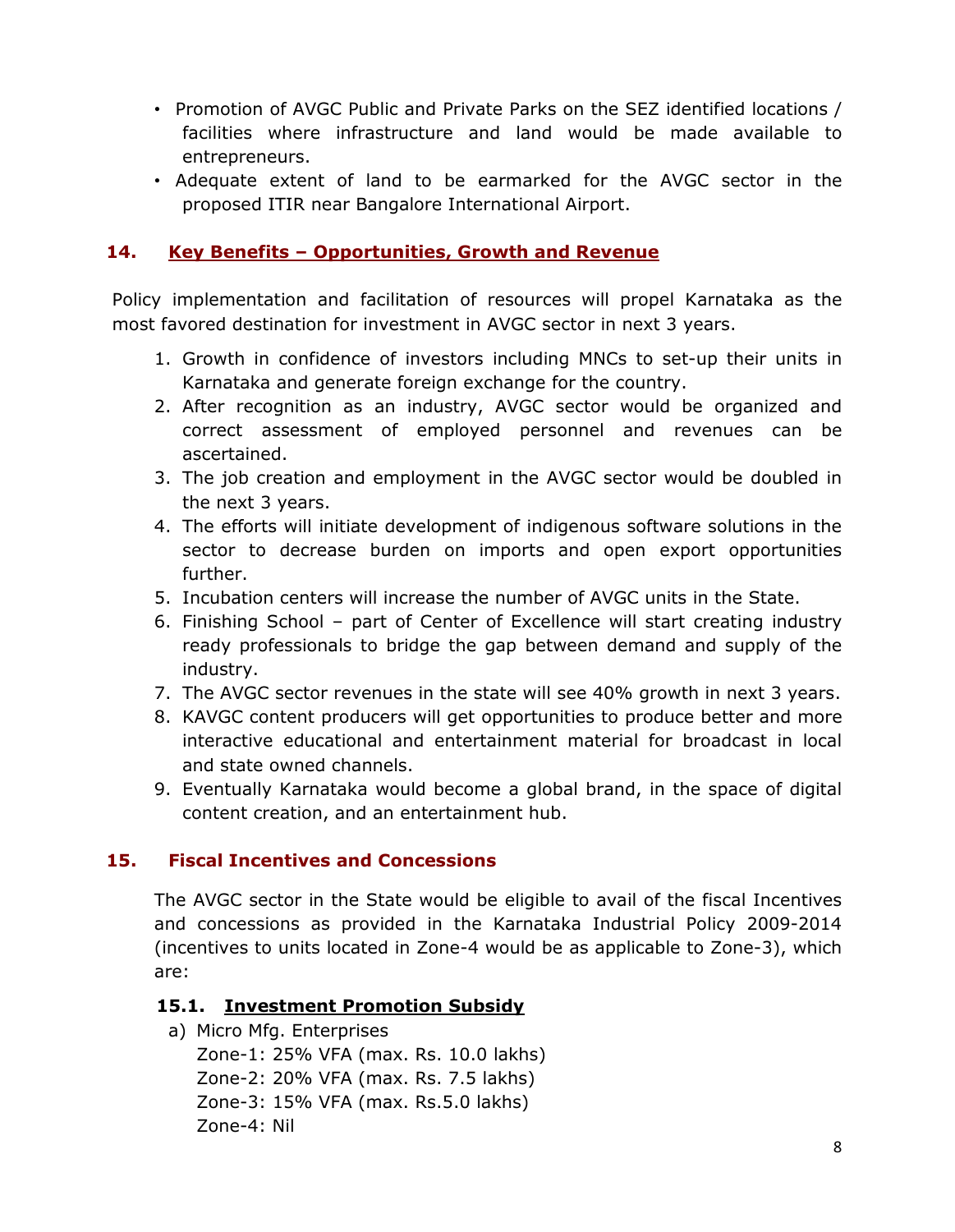b) Small Mfg. Enterprises

Zone-1: 20% VFA (max. Rs. 20.0 lakhs) Zone-2: 15% VFA (max. Rs. 15.0 lakhs) Zone-3: 10% VFA (max. Rs. 10.0 lakhs) Zone-4: Nil

- c) Med. Mfg. Enterprises (Those who employ minimum 25 workers)
	- Zone-1: Rs. 30 lakhs
	- Zone-2: Rs. 20 lakhs
	- Zone-3: Nil
	- Zone-4: Nil

#### *Notes:*

(i) 25% of the subsidy sanctioned amount will be released every year on refund basis towards the payments made by the unit in respect of gross VAT, ESI and PF and power tariff.

In cases of enterprises which do not use power and not covered under VAT, EPF, ESI, the investment subsidy will be released against the loan dues.

- (ii) This incentive is available to enterprises availing term loan to an extent of minimum 50% cost of fixed assets only.
- (iii) The unit shall avail the sanctioned subsidy within the period of five years.
- **15.2.** Additional subsidy to SC/ST, Women, Physically challenged, Ex-Servicemen, Entrepreneurs and enterprises coming up in most backward taluks of Hyderabad Karnataka Region.

Additional 5% subsidy subject to a Maximum of Rs. 1.00 lakh, Rs. 3.00 lakhs and Rs. 5.00 lakhs for Micro, Small and Medium Manufacturing Enterprises respectively.

# **15.3. Exemption from Stamp Duty**

MSME, Large and Mega Projects:

Stamp Duty to be paid in respect of (i) loan agreements, credit deeds, mortgage and hypothecation deeds executed for availing term loans from State Government and/or State Financial Corporation, Industrial Investment Development Corporation, National Level Financial Institutions, Commercial Banks, RRBS, Co-operative Banks,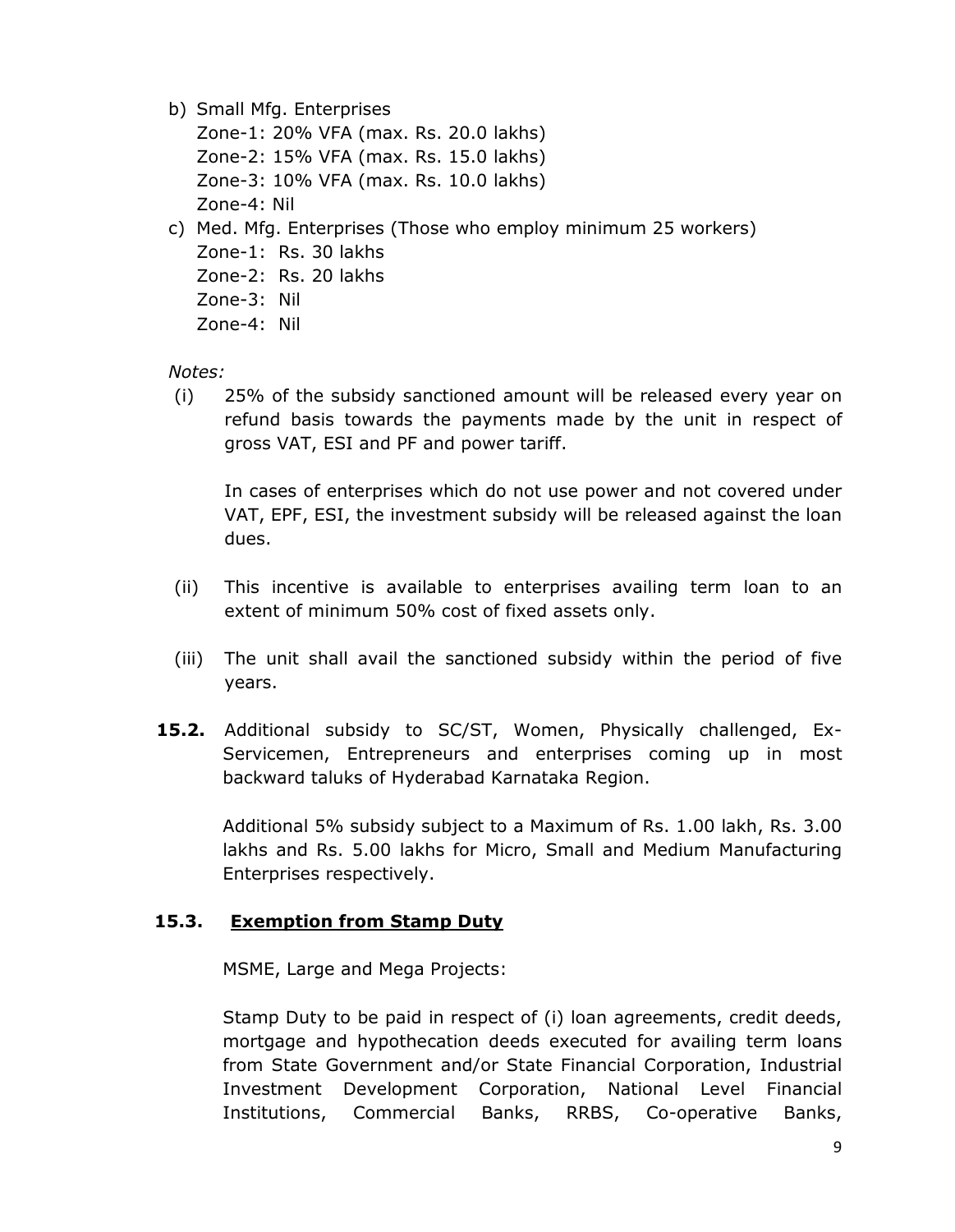KVIB/KVIC, Karnataka State SC/ST Development Corporation, Karnataka State Minority Development Corporation and other institutions which may be notified by the Government from time to time for the initial period of five years only and (ii) for lease deeds, lease-cum-sale and absolute sale deeds executed by Industrial Enterprises in respect of Industrial plots, sheds, Industrial tenements, by KIADB, KSSIDC, KEONICS, Industrial Co-operatives and approved private Industrial estates shall be exempted as below:

Zone-1: 100% Zone-2: 100% Zone-3: 75% Zone-4: Nil

#### **15.4. Concessional Registration Charges**

MSME, Large and Mega Projects:

For all loan documents and sale deeds as specified in 2 above, the registration charges shall be at a concessional rate of Re.1 per Rs. 1000.

#### *Note:*

(i) The exemption of stamp duty and concessional registration charges are also applicable to lands purchased under Section 109 of the KLR Act and also for direct purchase of industrially converted lands for the projects approved by SHLCC/SLSWCC/DLSWCC. This incentive will also be applicable for the land transferred by KIADB to land owners as compensation for the acquired land.

(ii) The exemption of stamp duty and concessional registration charges are also available for registration of final sale deed in respect of lands, sheds, plots, industrial tenements after the expiry of lease period at the rate as specified in the Industrial Policy which was in vogue at the time of execution of lease-cum-sale deed.

#### **15.5. Waiver of Conversion Fine**

MSME, Large and Mega Projects:

The payment of conversion fee for converting the land from agriculture use to industrial use including for development of industrial areas by private investors will be waived as detailed below: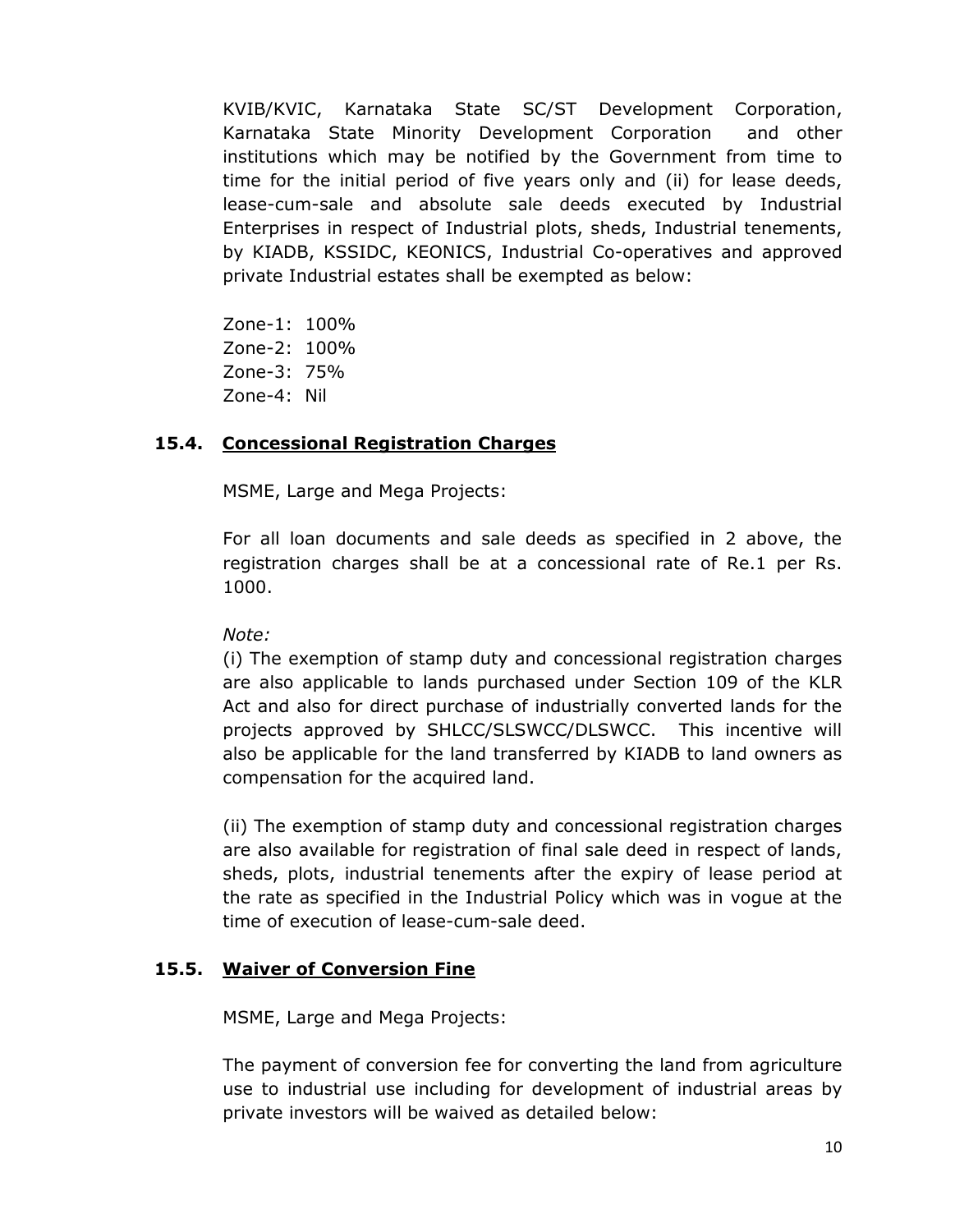Zone-1: 100% Zone-2: 100% Zone-3: 75% Zone-4: Nil

*Note:* The waiver of conversion fine will be on reimbursement basis after implementation of projects.

### **15.6. Exemption from Entry Tax**

 MSME, Large and Mega Projects: In Zone  $-1$ , 2 and 3:

100% exemption from payment of ET on 'Plant & Machinery and Capital Goods' for an initial period of 3 years from the date of commencement of project implementation. For this purpose, the term, 'Plant and Machinery and Capital Goods' also includes plant and machinery, equipment etc., including machineries for captive generation of Electricity.

On raw materials, inputs, component parts & consumables (excluding petroleum products) (wherever applicable) for a period of 5 years from the date of commencement of commercial production.

Zone – 4 Nil

#### **15.7. Incentives for Export Oriented Enterprises**

MSME, Large and Mega Projects:

15.7.1. Exemption from payment of Entry Tax (ET) For 100% EOUs, 100% exemption from payment of ET on 'Plant & Machinery and Capital Goods' for an initial period of 3 years from the date of commencement of project implementation irrespective of zones.

> For other EOUs, (Minimum Export obligation of 25% of their total turnover) 100% exemption from payment of ET on raw materials, inputs, component parts & consumables (excluding petroleum products) for an initial period of 3 years from the date of commencement of commercial production in Zone 1, 2, 3 and 50% in Zone 4.

15.7.2. Refund of Certification Charges:

Refund of expenses incurred for compulsory marking like Conformity Europeene (CE), China Compulsory Certificate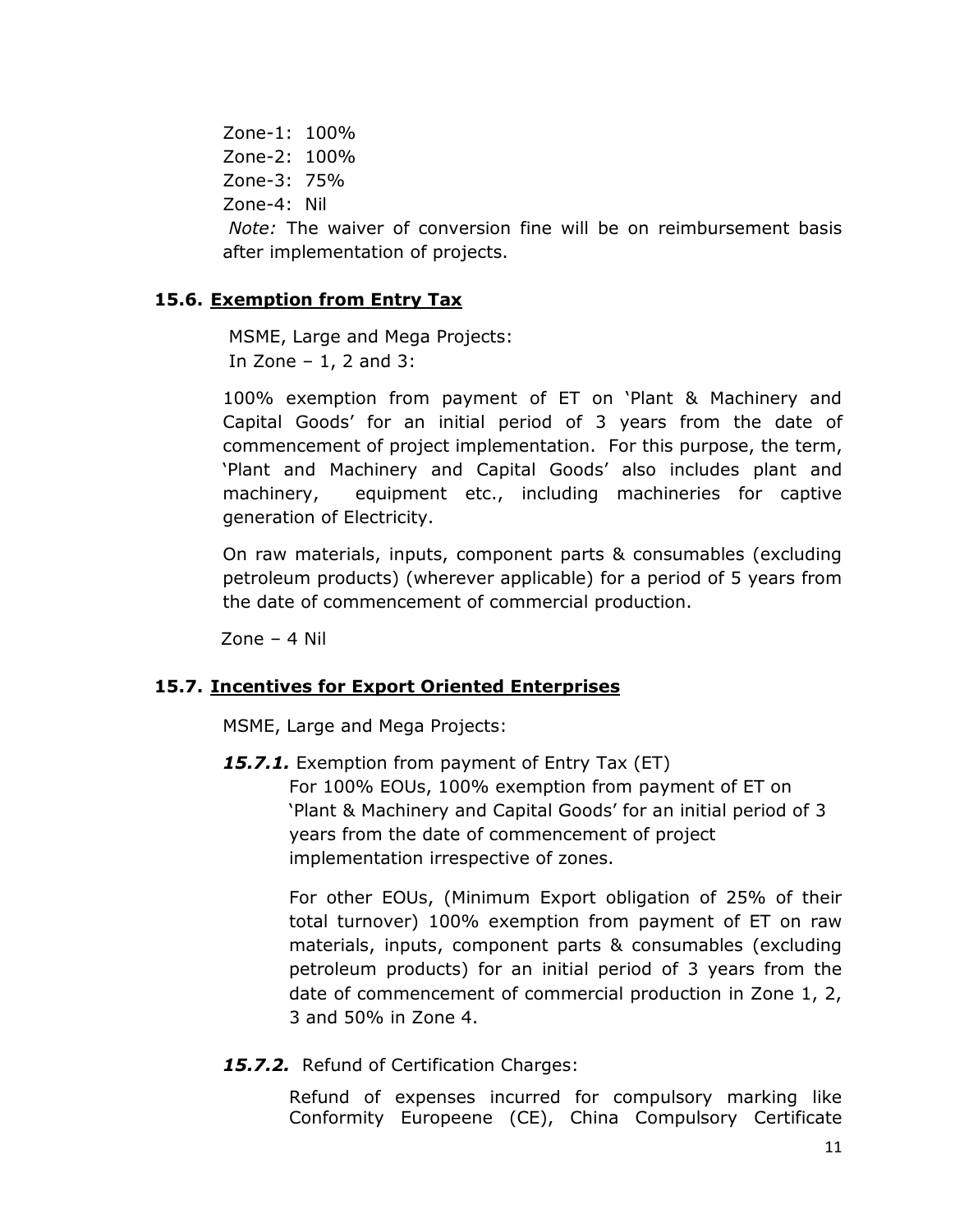(CCC) etc., to the extent of 50% of expenses subject to a maximum of Rs. 2.00 lakhs per unit for both 100% and other EOUs in all zones.

# **15.8. Subsidy for setting up ETPs**

MSME, Large and Mega Projects:

One time capital subsidy upto 50% of the cost of Effluent Treatment Plants (ETPs), subject to a ceiling of Rs. 100 lakhs per manufacturing enterprise in Zone -1, 2 & 3 and a ceiling of Rs. 50 lakhs in Zone-4.

#### **15.9. Interest Free Loan on VAT**

Large and Mega Projects:

All new large and mega manufacturing Enterprises established in Zone-1, 2 and 3 shall be offered interest free loan on VAT as specified below:

| <b>Investment range</b> | Min. Direct Emp. (Nos.)           | <b>Quantum of interest free loan</b>                |  |
|-------------------------|-----------------------------------|-----------------------------------------------------|--|
| on fixed assets         |                                   |                                                     |  |
| (Rs. in Crores)         |                                   |                                                     |  |
| 10 (value of plant      | Minimum 100 employment and        | 50% of assessed gross VAT for initial 5             |  |
| & machinery) - 50       | additional 20 employment for      | years subject to the max. of 100% of total          |  |
|                         | every Rs. 10 Crore investment     | value of fixed assets. Repayment of the loan        |  |
|                         |                                   | shall be in 3 annual installments after 5<br>years. |  |
| 51-250                  | Minimum 200 employment and        | 50% of assessed gross VAT for initial 6             |  |
|                         | additional 20 employment for      | years subject to the max. of 75 of total value      |  |
|                         | every Rs. 50 Crore investment.    | of fixed assets. Repayment of the loan shall        |  |
|                         |                                   | be in 3 annual installments after 6 years.          |  |
| 251-1000                | Minimum 400<br>up to Rs. 300      | 25% of assessed gross VAT for initial 7             |  |
|                         | 50<br>additional<br>Crores<br>and | years subject to the max. Of 50% of total           |  |
|                         | employment for every Rs. 100      | value of fixed assets. Repayment of the             |  |
|                         | Crores additional investment      | loan shall be in 4 annual installments after 7      |  |
|                         |                                   | years.                                              |  |
| 1001-3000               | Minimum<br>750<br>for Rs.<br>1000 | 25% of assessed gross VAT for initial 10            |  |
|                         | Crores and additional 25 for      | years subject to the max. of 50% of total           |  |
|                         | every Rs. 100 Crores additional   | value of fixed assets. Repayment of the             |  |
|                         | investment                        | loan shall be in 4 annual installments after        |  |
|                         |                                   | 10 years.                                           |  |
| More than 3000          | 1250                              | 25% of assessed gross VAT for initial 15            |  |
|                         |                                   | years subject to the max. of 50% of total           |  |
|                         |                                   | value of fixed assets. Repayment of the loan        |  |
|                         |                                   | shall be in 5 annual installments after 12          |  |
|                         |                                   | years.                                              |  |

Zone -4: Nil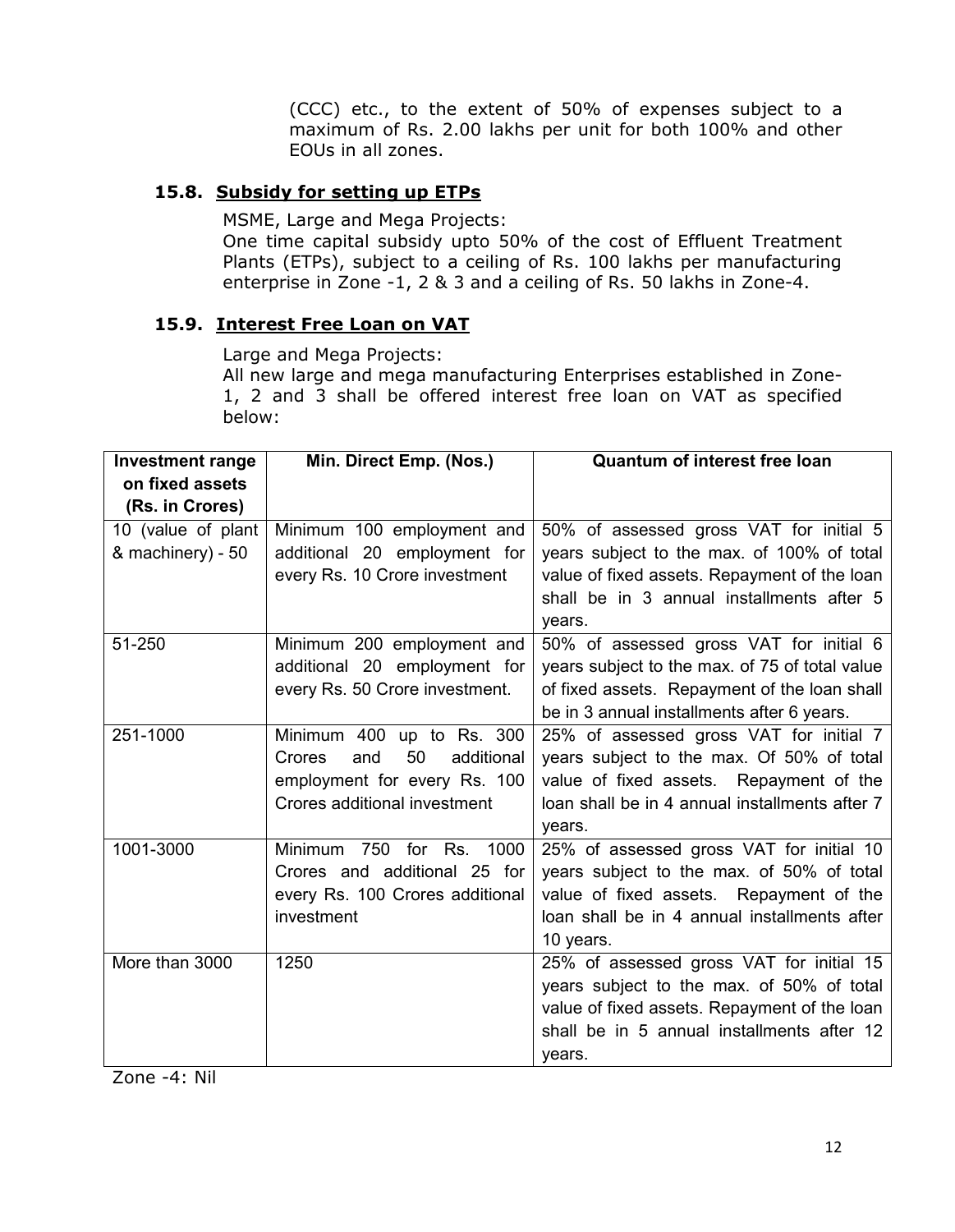# **15.10. Anchor Unit Subsidy**

Anchor unit subsidy of Rs. 100 lakhs shall be offered for the first two manufacturing Enterprises with minimum employment of 100 members and minimum investment of Rs.50 Crores in each of the taluks coming in Zone-1, 2 & 3 will be offered. This subsidy will be applicable only in taluks where no industrial Enterprises with investment of Rs. 50 Crores and above exist at present.

# **15.11. Special incentives for Enterprises coming up in low HDI districts**

Only for Large & Mega Projects:

New large scale Enterprises setting up facilities in six districts having bottom most Human Development Index (HDI) and employing atleast 75% local persons as defined in the Sorojini Mahishi recommendations will be offered 75% reimbursement of expenditure on account of contribution towards Employees State Insurance (ESI) and Employees Provident Fund (EPF) Scheme for a period of initial five years.

However, these benefits over a period of five years will be limited to 25% of value of fixed capital investment. The amount of reimbursement will be paid annually based on minimum statutory limit subject to the condition that the unit has paid its contribution towards ESI & EPF on the due dates. Following are the six districts having bottom most Human Development Index:

| SI.           | <b>District</b> | HDI* (2001) |
|---------------|-----------------|-------------|
| No.           |                 |             |
|               | <b>Bagalkot</b> | 0.591       |
| $\mathcal{P}$ | <b>Bijapur</b>  | 0.589       |
| 3             | Koppal          | 0.582       |
|               | Chamarajanagar  | 0.576       |
| 5             | Gulbarga        | 0.564       |
| 6             | Raichur         | 0.547       |

\**As per Karnataka Human Development Report – 2005 published by the Department of Planning & Statistics, Government of Karnataka.*

#### **15.12. Technology Upgradation, Quality Certification and Patent Registration**

Micro & Small Mfg. Enterprises:

*15.12.1* Interest Subsidy on TU Loan: Zone-1, 2, 3 : 5% on loans availed from KSFC, KSIIDC & Scheduled Commercial Banks, which are not covered under CLCSS of GoI.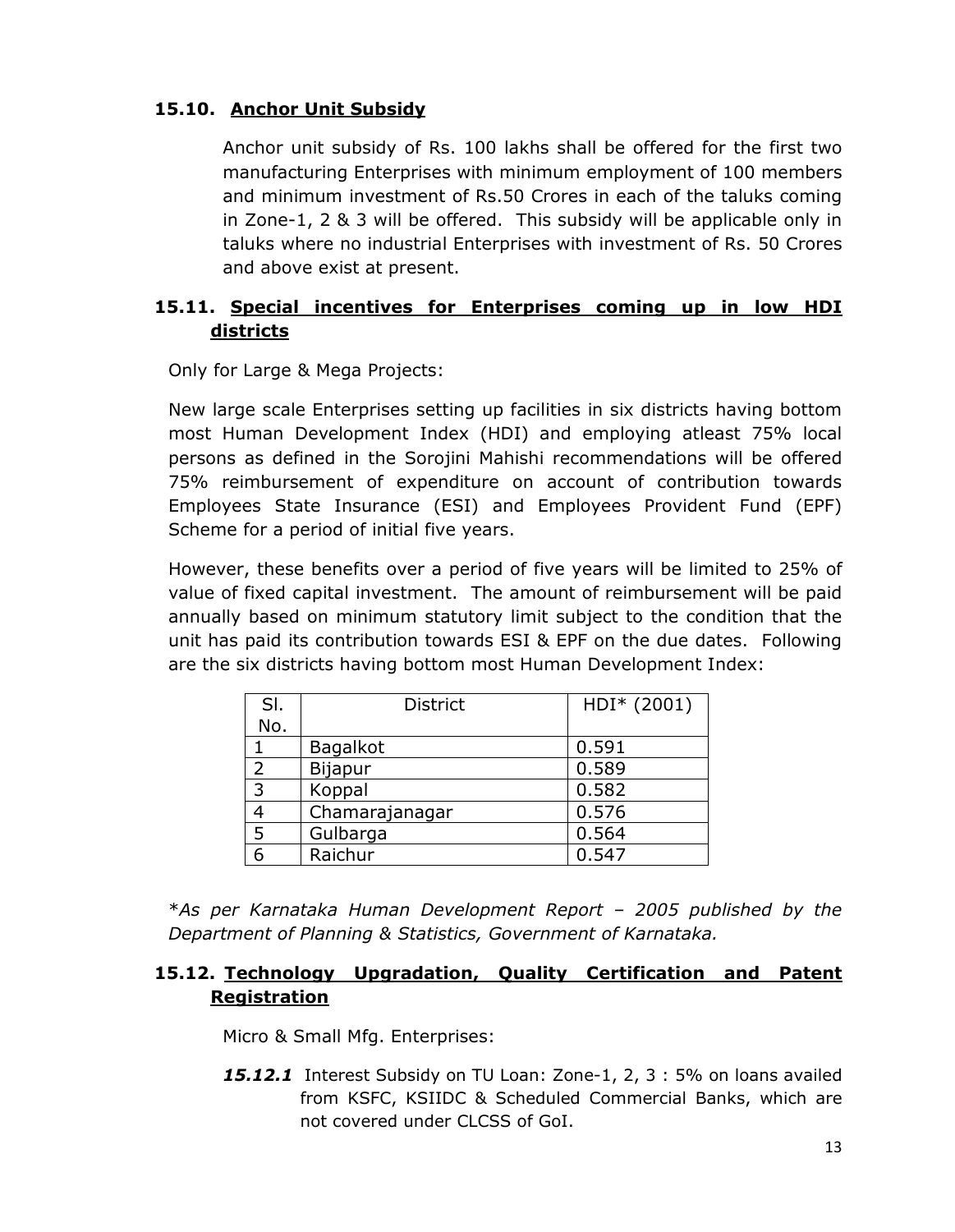- *15.12.2* ISO series certification: Zone -1, 2, 3 & 4 : 75% of cost (max. Rs. 75,000)
- *15.12.3* BIS Certification: 50% of fees payable to BIS. (max. Rs. 20,000) and 25% of cost (max. Rs.50,000) for purchase of testing equipments as approved by BIS.
- *15.12.4* Patent registration: 75% of cost of fees payable to Patent Office (max. Rs. 1.25 lakhs) and 50% of cost (max. Rs. 75,000) towards attorney fees, patent search etc.
- *15.12.5* Technology Adoption: 25% of cost (max. Rs. 50,000) for adopting technology from recognized national laboratories.
- *15.12.6* Technology Business Incubation Centre: 25% of the project cost (max. Rs. 50 lakhs).

#### **15.13. Water harvesting/Conservation Measures**

Small & Medium Mfg. enterprises in all Zones.

*15.13.1.* Rain Water harvesting: 50% of cost (max.Rs. 1 lakh)

*15.13.2.* Waste water recycling: 50 % of cost (max. Rs. 5 lakh)

*15.13.3.* Zero discharge process: 50% of cost (max. Rs. 5 lakh)

#### **15.14. Energy Conservation**

Small & Medium Mfg. enterprises in all Zones

Practicing Energy Conservation measures resulting in reduction of Energy Consumption of atleast 10% of earlier consumption: 10% of capital cost (max Rs. 5 lakh)

Use of non-conventional energy sources: 10% of capital cost (max. Rs. 5 lakh).

#### **15.15. Addl. Incentives to the enterprises following Reservation Policy of the State**

Medium, Large and Mega Manufacturing Enterprises in all zones employing more than 100 persons:

50% reimbursement of expenditure incurred for employees coming under reserved category towards contribution to ESI & EPF schemes for a period of initial 5 years.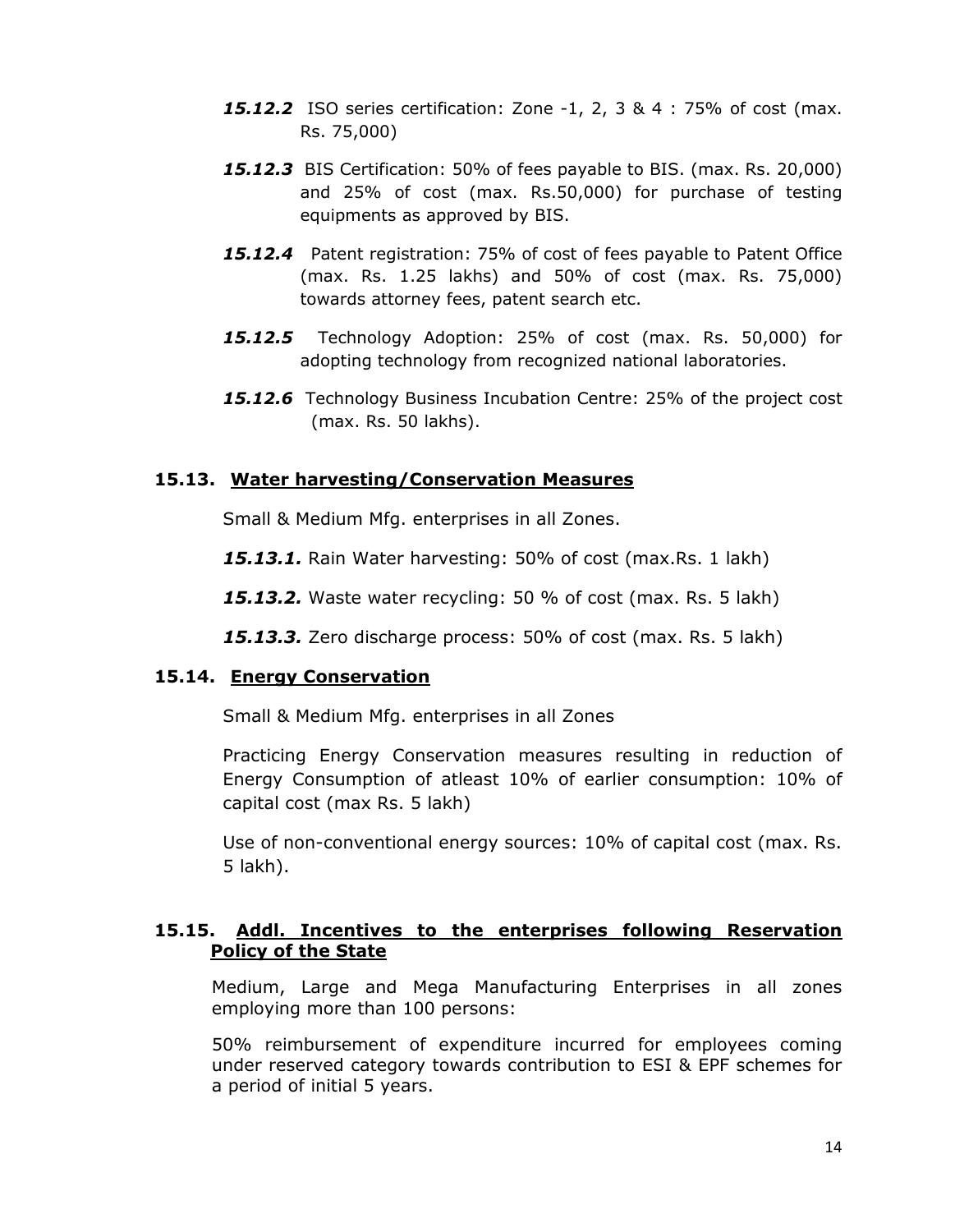#### **15.16. Refund of cost incurred for preparation Project Reports**

Micro & Small Mfg. Enterprises: Zone 1, 2 and 3:

The cost incurred for preparation of project reports by TECSOK/CEDOK/KSFC or any recognized institutions for availing loans shall be reimbursed to the maximum of Rs.10,000/- per unit subject to financing of the unit.

#### **16. Financial Assistance for Centre of Excellence:**

In addition to the above, State will provide funding/financial assistance for the following:

| <b>16.1.</b> Finishing Academy and Incubation Center - CoE |     |               |
|------------------------------------------------------------|-----|---------------|
| (State Government's Contribution: 20%)                     |     | Rs. 10 Crores |
| 16.2. Post Production & DI Facility - CoE                  |     |               |
| (State Government's Contribution: 20%)                     | Rs. | 6 Crores      |
| <b>16.3.</b> Financial Assistance for IP Creation          |     | Rs. 1 Crore   |
| <b>16.4.</b> Delegations to Animation Seminars/Conferences |     |               |
| (Rs. 40 lakhs per annum for 5 years)                       |     | Rs. 2 Crore   |
| <b>16.5.</b> Financial Assistance towards Training         |     |               |
| workshops and sessions for skilled artisans,               |     |               |
| students and graduates at different levels                 |     | Rs. 1 Crore   |
| <b>16.6.</b> Financial Assistance for setting up           |     |               |
| <b>Digital Art Centres</b>                                 |     | Rs. 5 Crores  |
|                                                            |     |               |

#### **17. Financial Assistance for Art Schools:**

Government will provide an amount of Rs. 10 lakhs to each of the identified 10 Art Schools in the districts of Gulbarga, Bidar, Belgaum, Dharwad, Gadag, Raichur, Bellary, Chitradurga, Chamarajanagar and Tumkur for procurement of computer systems and related software/instruments to digitize the Art teaching process.

#### **18. Committee for Selection of Art Schools:**

Applications will be invited from Art Schools and a Committee comprising of the following would select the eligible schools:

- 1. Director, Department of IT & BT, GoK- Chairman
- 2. Chairman, Karnataka Chalanachitra Academy
- 3. Director Department of Kannada and Culture, GoK
- 4. Director Department of Information, GoK
- 5. President, ABAI
- 6. Any other Invitee to be decided by Chairman (Director IT & BT)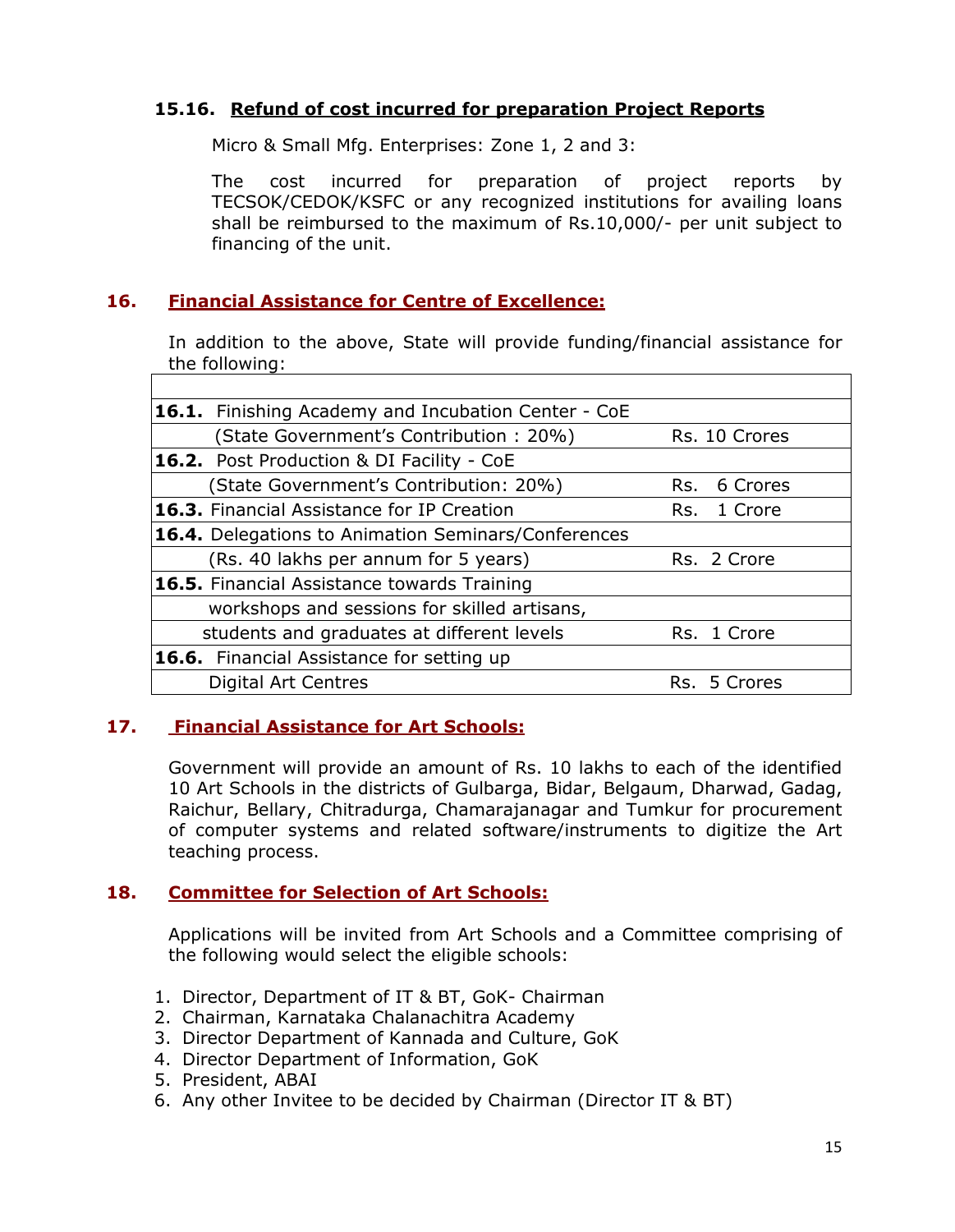### **19. Definitions**

- **Animation** Animation is the technology of displaying frames in succession to create an illusion of motion. Animation is used in entertainment, education, design, gaming, simulations etc. It is basically categorized into 2D traditional animation that is done manually by hand and 3D-digital animation that is done by using various software applications. It is finding its use in mobiles, software applications, movie visual effects, visual communication and advertising.
- **Animation Education** This segment of the industry covers training institutes across the state. It provides animation related education services and serves as a catalyst for access to talent in the growing industry.
- **Animation Entertainment** This segment broadly covers animated movies, TV broadcast shows, animation advertising and the direct–to-DVD format of animated content. VFX is not a part of this segment.
- **Chroma Keying** Chroma key is a technique for mixing two images or frames together, in which a color (or a small color range) from one image is removed (or made transparent), revealing another image behind it. This technique is also referred to as color keying, colour-separation overlay, greenscreen, and bluescreen.
- **Comics:** The term derives from the mostly humorous early work in the medium, and came to apply to that form of the medium including those far from comic. The sequential nature of the pictures, and the predominance of pictures over words, distinguishes comics from picture books. Comics are combination of cartoon with a story line, laid out in a series of pictorial panels across a page or a digital media and concerning a continuous character or set of characters, whose thoughts and dialogues are indicated by means of "balloons" containing written speech. The comic strip form can be employed to convey a variety of messages (e.g., advertisements, value education, entertainment, etc,).
- **Compositing** Compositing is the combining of visual elements from separate sources into single images, often to create the illusion that all those elements are parts of the same scene.
- **Custom Content Development** This segment covers the development of animation content for e-education and specialized content development. Specialized content may include animation training for medical purposes, as well as military terrain and driving simulation training. The multimedia segment covers multimedia content on the web, such as flash and other content.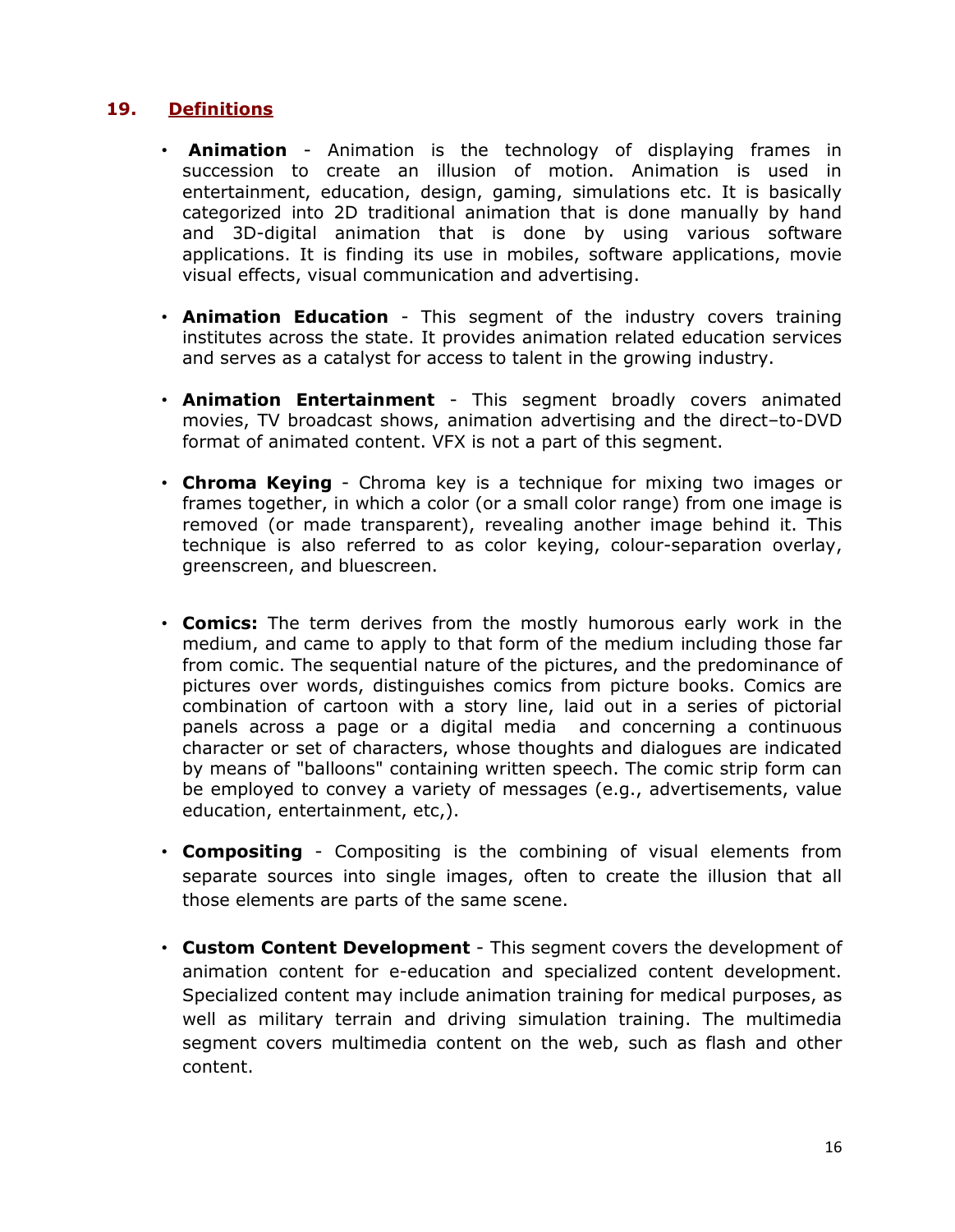- **Direct to DVD** A film that is released direct-to-video (also known as made-for-video, straight-to video and straight-to-DVD) is one which has been released to the public on home video formats (historically VHS) before or without being released in movie theaters or broadcast on television.
- **Gaming** Video Games are software applications that involve interaction with a user interface to generate visual feedback on a display device. Interactive games are used for entertainment, education (edutainment) and for non-entertainment applications such as serious games (games that are designed primarily to convey information or a learning experience of some sort) and simulation. The electronic systems used to play video games are known as platforms; examples of these are personal computers, video game consoles such as Playstation, Xbox and Nintendo Wii, handheld consoles such as Nintendo Gameboy Advance, Playstation Portable (PSP) and mobile devices such as mobile phones and iPhones. The Internet is also a platform for various forms of web based games.

For the purpose of clarity, gambling software applications are not a part of interactive games.

- **Game Art** Video game art involves the use of patched or modified video games or the repurposing of existing games or game structures.
- **Key Frame Animation** A key frame in animation and filmmaking is a drawing that defines the starting and ending points of any smooth transition. They are called "frames" because their position in time is measured in frames on a strip of film.
- **MMORPG** Massively multiplayer online role playing games. These are role-playing games where thousands of gamers play strategy or action theme based games in a virtual and persistent end-user through the World Wide Web, by way of a Web browser or other Web-enabled software like Internet television clients, micro blogging clients and RSS readers.
- **NGN Consoles** Next generation gaming consoles. NGN consoles are advanced console machines usually introduced at the end of a console cycle.
- **Pipeline** In computing, a pipeline is a set of data processing elements connected in series, so that the output of one element is the input of the next one.